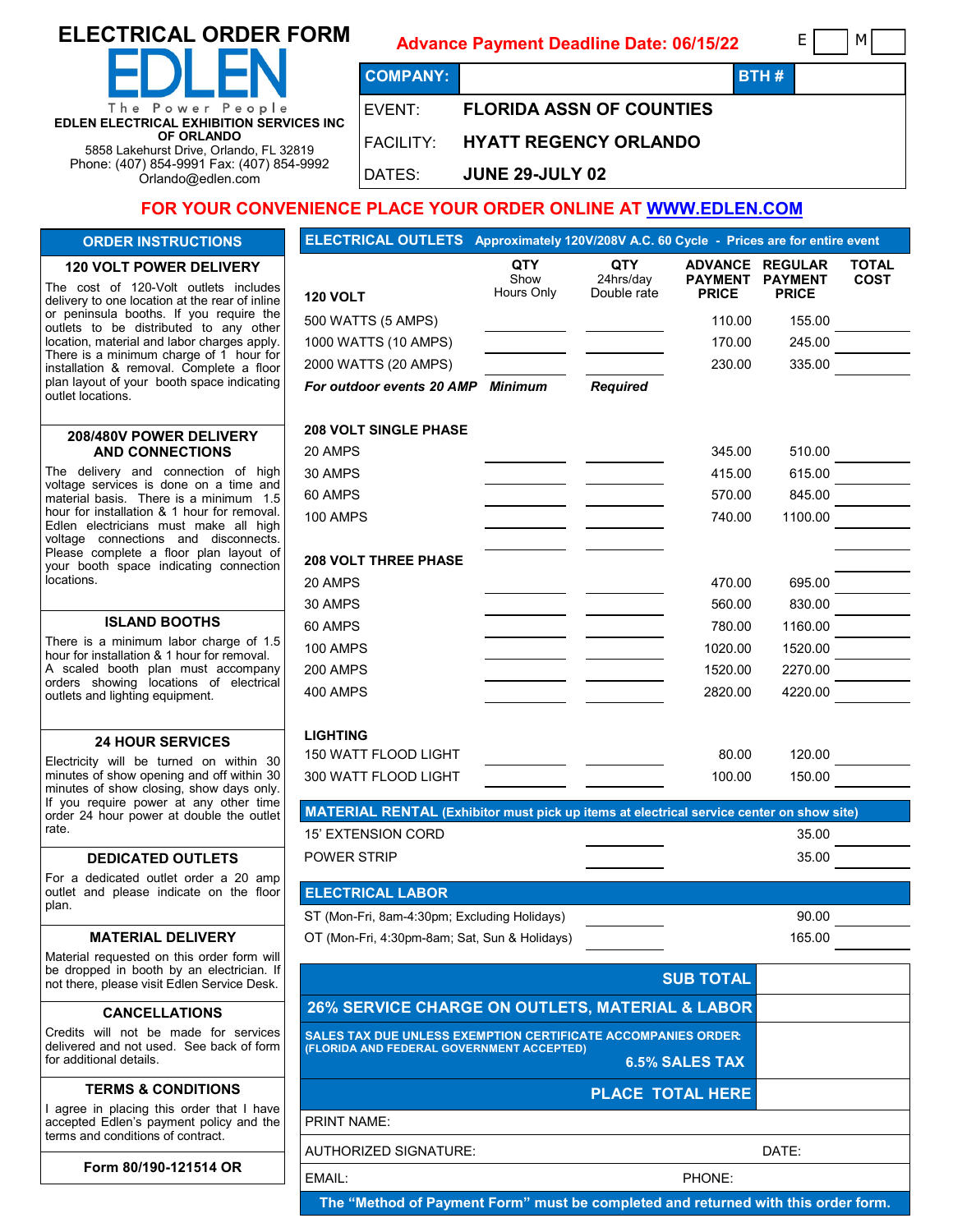## **TERMS & CONDITIONS**

- 1. Order with payment & floor plan (for island booths or any booth requiring distribution of electrical services) must be received no later than the deadline date on the order form for advance payment rates to apply. Orders received without payment and required floor plan will not be guaranteed advance rates. Orders received after the deadline date will be charged at the regular rate. A purchase order or photocopy of a check are not considered valid forms of payment for securing advanced rate.
- 2. To receive advance rates a complete order inclusive of a scaled electrical layout must be received before the advance payment deadline date. The scaled layout must match the order and include power locations and orientation. Any changes or additional services received after the deadline date will be charged the regular payment price.
- 3. In the event order totals are calculated incorrectly, Edlen reserves the right to make the necessary corrections and charge the corrected amount. Exhibitors will be notified by email or fax of any such corrections.
- 4. Outlet rates listed include bringing the services to one location at the rear of in-line and peninsula booths.
- 5. Outlet rates listed *do not* include the connection of any equipment, special wiring, or distribution of the outlets to other location's within the booth space. Distribution to all other locations *regardless of booth type* require labor and is performed on a time and material basis. Exhibitors are invited to contact the local Edlen office to discuss any additional costs that may be incurred.
- 6. A separate outlet must be ordered for each location where an electrical service is required. 5 amps or 500 watts is the minimum amount of power that can be ordered for any one location. Power must be ordered according to peak amperage ratings.
- 7. Island booths If a floor plan showing main power location is not submitted to Edlen prior to our first move-in date, Edlen will deliver the power to the most convenient location.
- 8. Labor rates are based on current wage scales and are subject to change in the event of a wage increase after rates have been published. A minimum charge of (1.5) hours labor will apply for all installation work. The removal of this work will be charged a minimum of 1 hour.
- 9. Edlen employees are authorized to cut floor coverings when essential for installation of services unless otherwise directed.
- 10. Edlen is the exclusive provider of all material and equipment used in the distribution of temporary electrical services throughout the exhibit hall including the exhibitors booth space. This material is provided on a rental basis ONLY and remains the property of Edlen. It shall be removed only by Edlen employees.
- 11. Any extension cords or power strips ordered on the front of this form should be picked up at the service desk. Credit will not be not issued for unused items.
- 12. Standard wall and other permanent building utility outlets or sockets are not part of a booth space and may not be used by exhibitors unless electrical services have been ordered through Edlen.
- 13. All equipment regardless of source of power, must comply with federal, state and local codes. Edlen reserves the right to inspect all electrical devices and connections to ensure compliance with all codes, for which labor charges can be incurred. Edlen is required to refuse connections where the Exhibitor wiring or equipment is not in accordance with electrical codes.
- 14. All electrical equipment must be properly tagged and wired with complete information as to the type of current, voltage, phase, cycle, horsepower, etc., required for operation.
- 15. All Exhibitors' cords must be a minimum of 14 gauge, 3 wire and grounded. Two (2) wire extension cords are not allowed. All exposed, noncurrent carrying metal parts of fixed equipment which are liable to be energized, shall be grounded.
- 16. Payment in full must be rendered during the event. Exhibitors ARE NOT billed for services provided. Services may be interrupted if payment is not received.
- 17. Credit will not be given for services installed and not used. All orders are subject to a 25% cancellation fee if cancelled in writing & received by Edlen within 21 calendar days prior to show opening. Except sales tax, Edlen will not refund overpayment in amounts less than \$50.00 unless specifically requested in writing.
- 18. If the event is cancelled within 90 days prior to the first contracted event move-in day all orders are subject to a 25% cancellation fee. No refunds will be issued for events cancelled on or after the first contracted event move-in day.
- 19. Claims will not be considered or adjustments made unless filed in writing by Exhibitor prior to the close of the event.
- 20. Exhibitor holds Edlen harmless for any and all losses of power beyond Edlen's control, including, but not limited to, losses due to utility company failure, permanent power distribution failure, power failure caused by vandalism, faulty Exhibitor equipment or overloads caused by Exhibitor.
- 21. It is agreed that in the event it becomes necessary to turn this matter over to an attorney for collection, or to file a lien, or foreclosure, or otherwise, Exhibitor will pay Edlen its attorney fees or applicable agency fees.
- 22. A service charge of 1.5% per month on any unpaid balances will be assessed starting 10 days after date of invoice. A \$25.00 service charge will be assessed for all returned checks and credit cards. Exhibitor agrees to reimburse Edlen for all applicable rental taxes.
- 23. Exhibitor hereby agrees to all terms and conditions outlined on all order forms and the Edlen General Data Protection Regulation (GDPR) privacy policy which can be reviewed by visiting: [https://ordering.edlen.com/LegalNotices/Terms](https://ordering.edlen.com/LegalNotices/Terms-Edlen-GDPR.pdf)-Edlen-GDPR.pdf

#### **COMMONLY ASKED QUESTION - WHERE WILL MY OUTLET BE LOCATED?**

Outlets are located as depicted below for inline & peninsula booths. All other locations require labor on a time & material basis. Exhibitors with hard wall booths must make arrangements with Edlen to bring power inside the booth on a time and material basis.



**FOR OTHER COMMONLY ASKED QUESTIONS VISIT OUR WEB SITE @ WWW.EDLEN.COM OR CALL THE NUMBER ON THE FRONT OF THIS FORM.**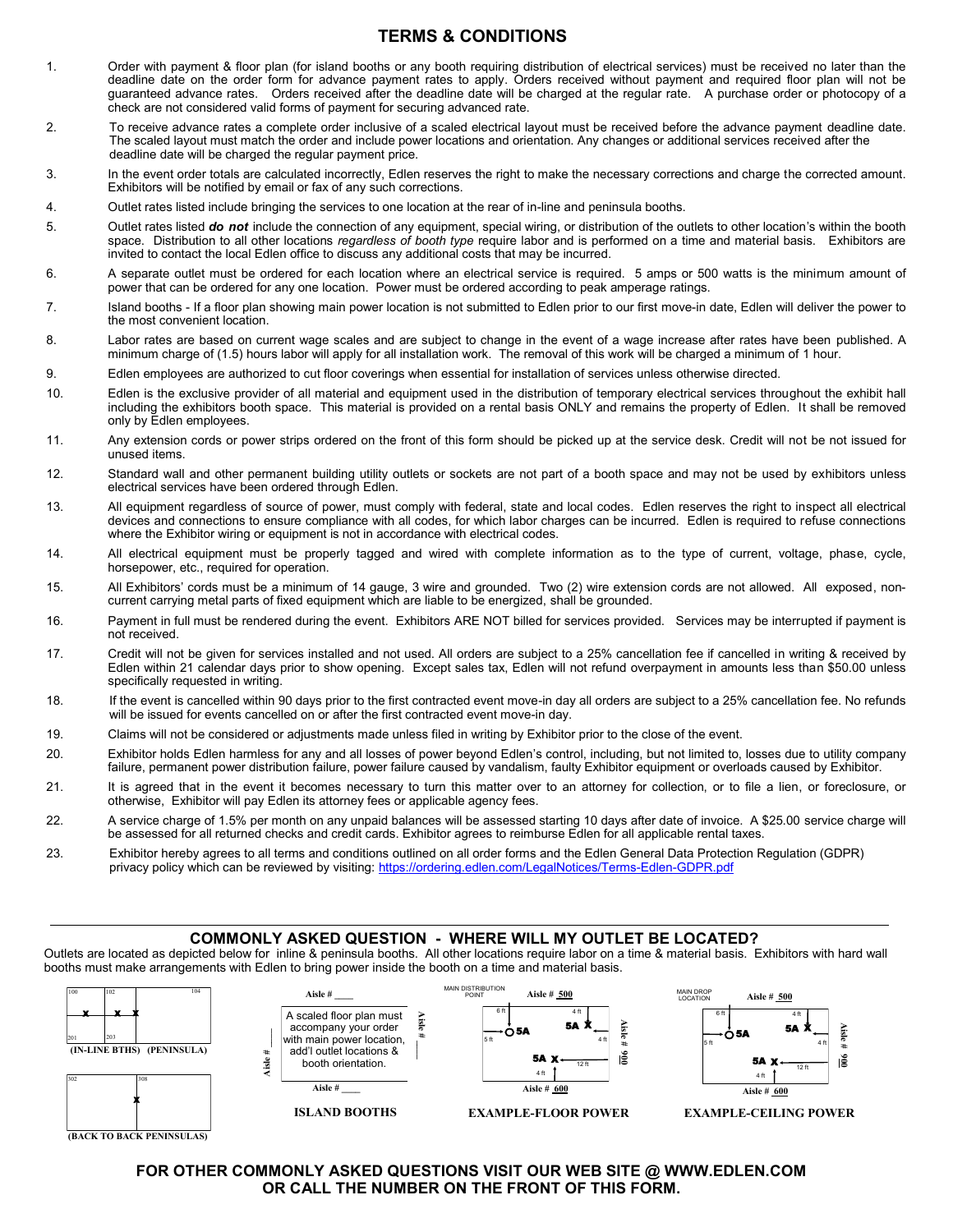# **METHOD OF PAYMENT FORM**



**EDLEN ELECTRICAL EXHIBITION SERVICES INC OF ORLANDO** 5858 Lakehurst Drive, Orlando, FL 32819 Phone: (407) 854-9991 Fax: (407) 854-9992 Orlando@edlen.com

# **Advance Payment Deadline Date: 06/15/22**

**COMPANY: BTH #**

# EVENT: **FLORIDA ASSN OF COUNTIES**

# FACILITY: **HYATT REGENCY ORLANDO**

# DATES: **JUNE 29-JULY 02**

| <b>EXHIBITOR INFORMATION</b> |     |        |      |  |  |  |  |  |  |  |  |
|------------------------------|-----|--------|------|--|--|--|--|--|--|--|--|
| COMPANY NAME:                |     | PHONE: |      |  |  |  |  |  |  |  |  |
| ADDRESS:                     |     | FAX:   |      |  |  |  |  |  |  |  |  |
| CITY:                        | ST: |        | ZIP: |  |  |  |  |  |  |  |  |
| COUNTRY:                     |     | CELL:  |      |  |  |  |  |  |  |  |  |
| EMAIL:                       |     |        |      |  |  |  |  |  |  |  |  |

# **METHOD OF PAYMENT**

**All transactions require a credit card on file with proper authorization**. In addition to checks, Edlen also accepts American Express, Master Card and Visa. Please indicate form of payment below.

For your convenience, we will use this authorization to charge any remaining balances on your account prior to event closing. A copy of final charges will be sent to the email address provided in the payment information section.

# **CREDIT CARD COMPANY CHECK**

Please make check payable to: Edlen Electrical. All foreign checks must be drawn on U.S. Banks only. Please reference the Event listed above on your remittance.

**VISA** | **MASTER CARD** | **AMX** 

# **MANUAL PROCESSING FEE**

Orders submitted for manual processing **MUST**  include a \$25 processing fee. Submit orders online instead @ www.edlen.com

#### **CHECK AND CREDIT CARD INFORMATION**

| CHECK#                                                                                             |         |       |  |  |  |  |  |                        |                                                                                                                  |      |            |  |                             |  |                      |             |  |
|----------------------------------------------------------------------------------------------------|---------|-------|--|--|--|--|--|------------------------|------------------------------------------------------------------------------------------------------------------|------|------------|--|-----------------------------|--|----------------------|-------------|--|
| <b>CREDIT CARD NUMBER:</b>                                                                         |         |       |  |  |  |  |  |                        |                                                                                                                  |      |            |  |                             |  | <b>EXP DATE:</b>     |             |  |
| <b>CARD HOLDER SIGN:</b>                                                                           |         |       |  |  |  |  |  |                        | <b>PRINT NAME:</b>                                                                                               |      |            |  |                             |  |                      |             |  |
| <b>EMAIL ADDRESS:</b>                                                                              |         |       |  |  |  |  |  | THIRD PARTY: YES or NO |                                                                                                                  |      |            |  |                             |  |                      |             |  |
| CREDIT CARD ADDRESS INFORMATION IF DIFFERENT THAN INFORMATION ABOVE                                |         |       |  |  |  |  |  |                        |                                                                                                                  |      |            |  |                             |  |                      |             |  |
| ADDRESS:                                                                                           |         | CITY: |  |  |  |  |  | ST:                    |                                                                                                                  | ZIP: |            |  |                             |  |                      |             |  |
| <b>SERVICE TOTALS</b>                                                                              |         |       |  |  |  |  |  |                        | By signing and placing this order, I accept all payment<br>policies and the terms and conditions outlined on all |      |            |  |                             |  |                      |             |  |
| <b>MANUAL PROCESSING FEE</b>                                                                       | \$25.00 |       |  |  |  |  |  |                        | service order forms completed.                                                                                   |      |            |  |                             |  |                      |             |  |
| ELECTRICAL/MATERIAL ORDER                                                                          |         |       |  |  |  |  |  |                        | <b>PLEASE</b>                                                                                                    |      |            |  |                             |  |                      |             |  |
| <b>ESTIMATED LABOR</b>                                                                             |         |       |  |  |  |  |  |                        | <b>SIGN</b>                                                                                                      |      |            |  |                             |  |                      |             |  |
| <b>PLUMBING ORDER</b>                                                                              |         |       |  |  |  |  |  |                        |                                                                                                                  |      |            |  | <b>AUTHORIZED SIGNATURE</b> |  |                      |             |  |
| <b>SUB TOTAL</b>                                                                                   |         |       |  |  |  |  |  |                        |                                                                                                                  |      |            |  |                             |  |                      |             |  |
| <b>26% SERVICE CHARGE ON</b><br><b>OUTLETS, MATERIAL &amp; LABOR</b>                               |         |       |  |  |  |  |  |                        |                                                                                                                  |      | PRINT NAME |  |                             |  |                      | <b>DATE</b> |  |
| 6.5% SALES TAX. SALES TAX IS<br>DUE UNLESS EXEMPTION CERTIFICATE<br><b>ACCOMPANIES THIS ORDER.</b> |         |       |  |  |  |  |  |                        |                                                                                                                  |      |            |  |                             |  |                      |             |  |
| <b>TOTAL DUE</b>                                                                                   |         |       |  |  |  |  |  |                        |                                                                                                                  |      |            |  |                             |  | MOP.V2.SF.09.20 PG 3 |             |  |